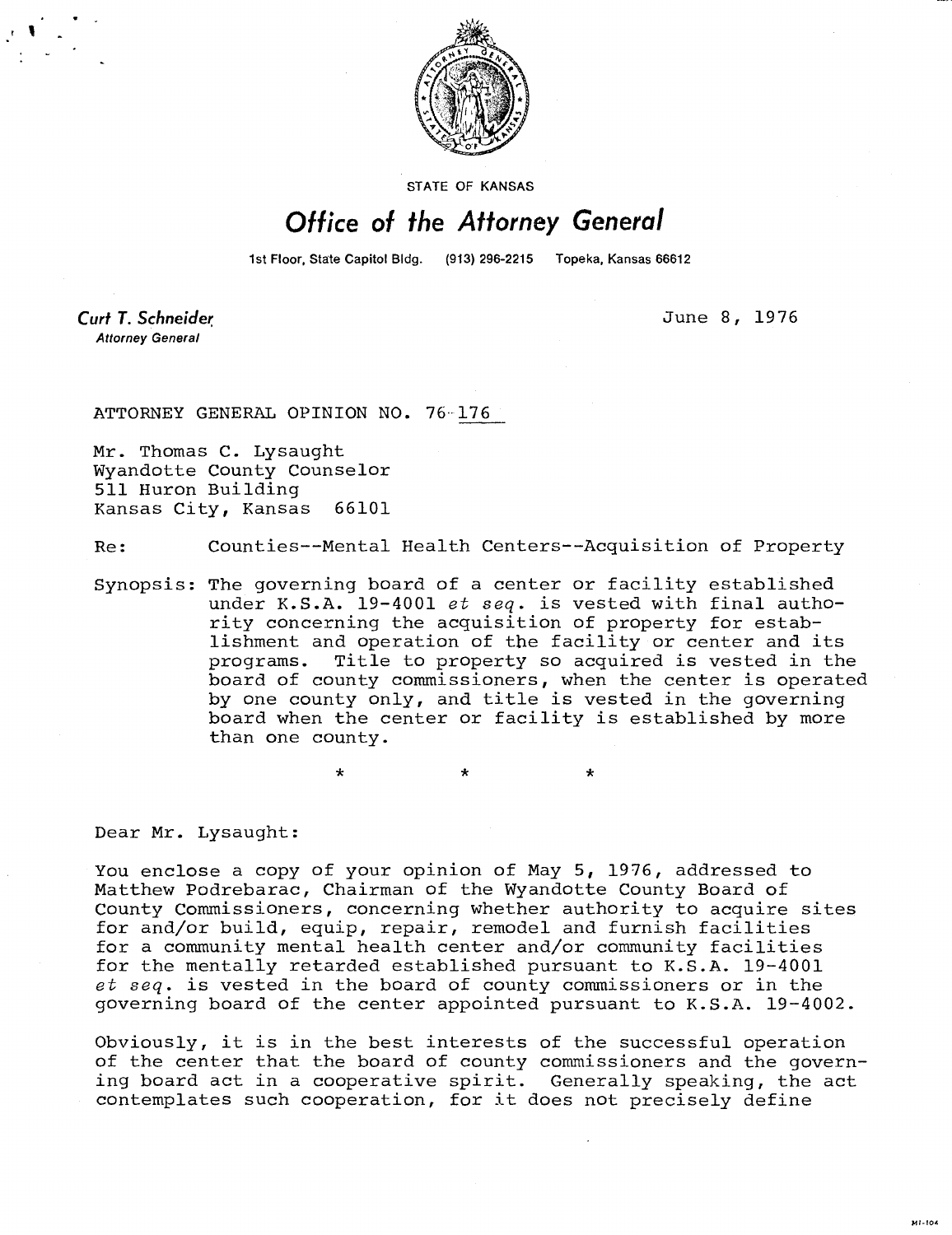Mr. Thomas C. Lysaught Page Two June 8, 1976

the respective powers of the board of county commissioners and the governing board in this regard. The latter body is given important operational and policy-making responsibilities regarding the center. For example, it is charged with "[f]ormulating and establishing policies for the operation of the mental health center and/or facilities for the mentally retarded and employment of personnel." K.S.A. 19-4003(b). In addition, it has important advisory responsibilities to the board of county commissioners. It must annually review, evaluate and report to the board of county commissioners on the services provided by the center, and it must prepare and submit the annual plan and budget, together with recommendations thereon. K.S.A. 19-4003(c) and (d).

The act does not expressly identify whether final decisions regarding property acquisition for center facilities shall be made by the board of county commissioners or the governing board. As you point out, K.S.A. 19-4004 states in pertinent part thus:

> "[T]itle to the building or buildings of the community mental health center, and/or facility for the mentally retarded, shall vest in the governing board which is responsible for the maintenance and operation of the facilities if a combination of counties has established the center, but, if only one county has established the mental health center or facilities for the mentally retarded, title shall vest in the board of county commissioners of such county. . . ."

In the instance of a multi-county center, nothing in the act suggests that the governing board is required to seek approval from the boards of county commissioners of participating counties in order to acquire property. In implicit recognition of this, the act vests title to property acquired for the center in the governing board, in the case of multi-county centers. In the instance, as here, of a single-county center, title vests in the board of county commissioners. While title is so vested, it does not necessarily follow that the decision to acquire such property rests with that board.

K.S.A. 19-4003(a) directs thus, in pertinent part:

"All money provided for mental health and/or mental retardation purposes under the provisions of this act shall, when collected,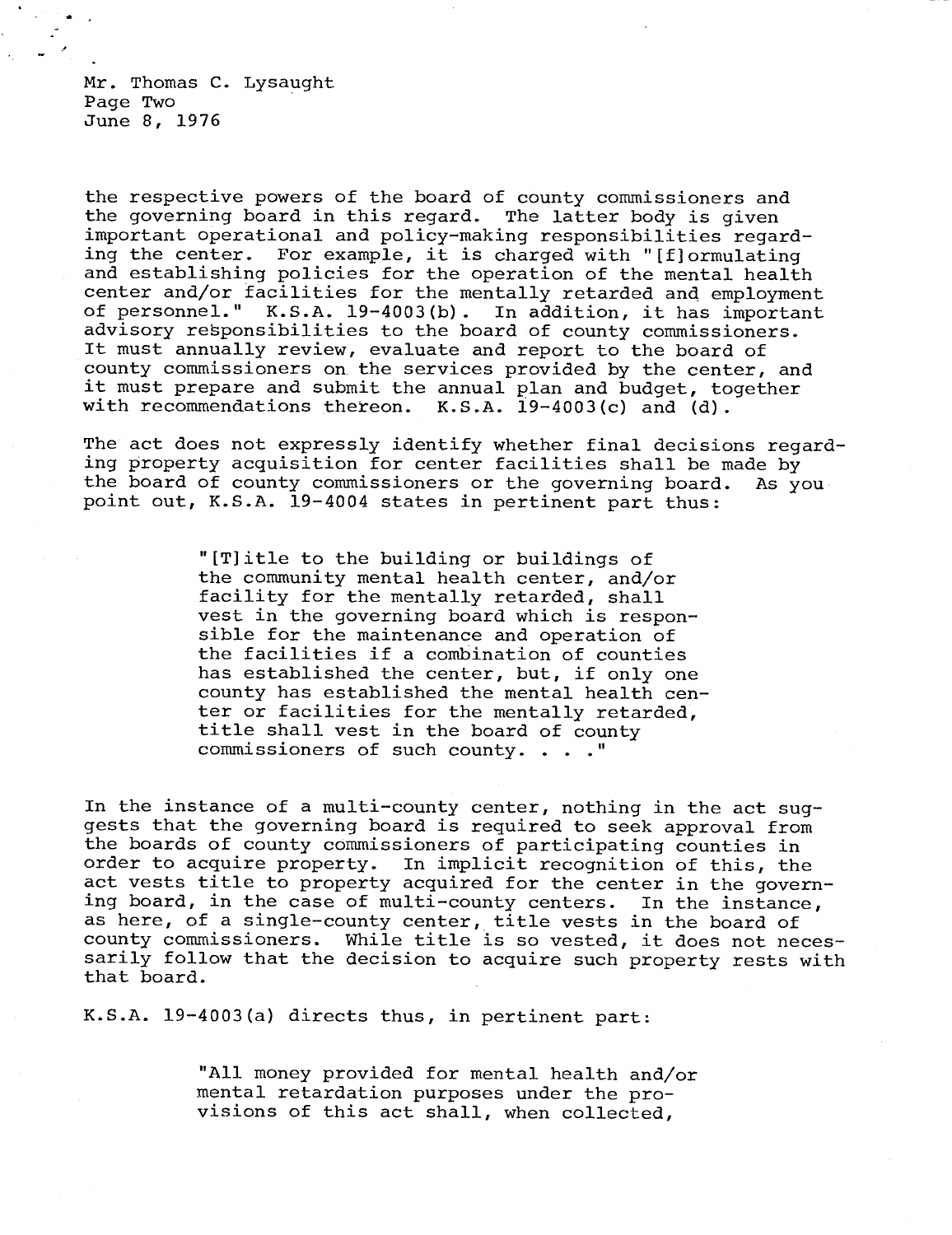Mr. Thomas C. Lysaught Page Three June 8, 1976

> be paid over to the treasurer of said governing board for the purposes of this act. Such governing board shall have exclusive control over the expenditures of all moneys paid to its treasurer under the provisions of this act, and no money shall be paid therefrom, except upon vouchers signed by the treasurer and on order of the governing board."

K.S.A. 19-4004 authorizes levies for the center. Proceeds from the levy for "mental health services" and for "mental retardation services" shall "be placed in the hands of the appropriate governing board to be administered as provided by this act." Separate provision is made

> "to provide for the purchase of or the construction of facilities for the community mental health center, and/or facility for the mentally retarded. . . . "

The board of county commissioners may levy an annual tax of not in excess of one-quarter mill and may sell general obligation bonds of the county. Funds received for these capital purposes certainly constitute money received for "mental health and/or mental retardation purposes," which are required to be paid over to the treasurer of the governing board, under K.S.A. 19-4003(a).

This is so whether the center is established by one county or by several. The governing board thus becomes the statutory instrumentality of the county or counties participating in the center, for the disbursement of all moneys collected and received for the establishment and operation thereof and for capital expenditures in connection therewith. The governing board has "exclusive control" over the expenditures of such money.

Because the governing board is vested with final and exclusive control over public funds collected for the center, I must necessarily conclude that the governing board is lawfully empowered to make the final decisions regarding acquisition of property for establishment and operation of the center and the conduct of its programs. Title to property so acquired is vested in the board of